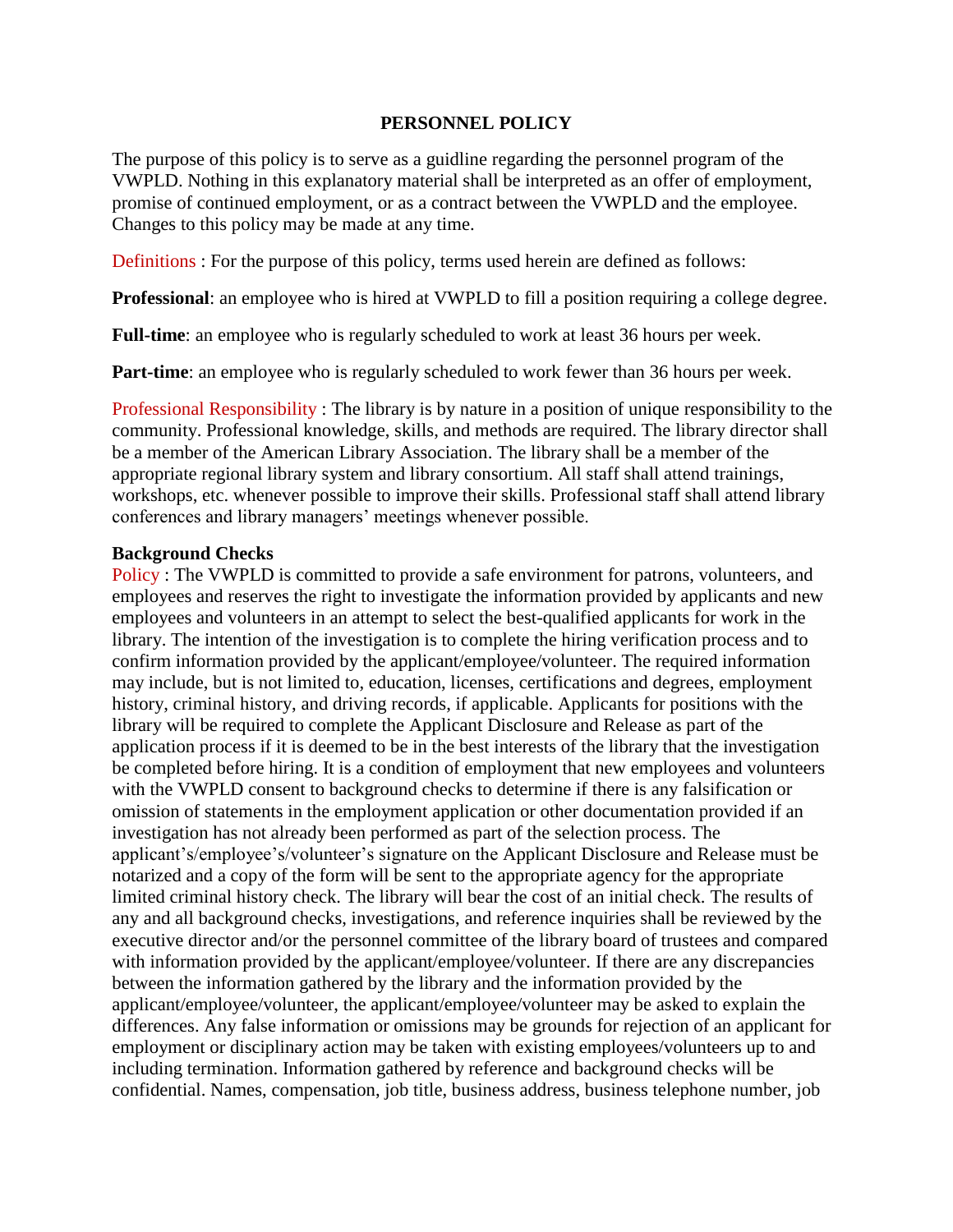description, education and training background, previous work experiences, or dates of first and last employment may be released.

### Procedure :

1) All persons appointed to library positions, including volunteers, all of whom shall be deemed "at-will employees" covered by the term "employee" as used hereinafter shall have verified:

a) All work experience listed on the application/resume that qualify the individual for the position sought;

b) All employment during a period of seven (7) years immediately preceding the date of application;

c) All academic diplomas and degrees, and

d) Any required licensure

2) All persons accepting conditional offers of employment shall be subject to criminal history checks at the discretion of the library. Convictions and arrests with pending charges found during a background check performed when a current library employee transfers, promotes, or demotes to another position will be considered in determining whether the employee will be transferred, promoted, demoted, or whether disciplinary action, including dismissal from library employment, is appropriate.

3) Citations for infractions which occur during the employee's off-duty hours must be reported if the citation will have an impact on the employee's ability to perform assigned duties (e.g. loss/suspension of driving privileges). Such a report is required in writing to the Library Director or designee as soon as possible, but not more than five (5) calendar days from the date of the citation.

4) Whenever an employee is: (a) cited for an infraction while on duty or (b) arrested for any misdemeanor or felony, the employee shall report this matter, in writing, to the library director or designee as soon as possible but not more than five (5) calendar days from the date of arrest or citation. Failure to report in accordance with the above shall be considered a violation of this policy and may subject the alleged offender to discipline, up to and including dismissal. 5) It is the responsibility of any employee with pending criminal charges to provide to the library director or designee written documentation (i.e. court record) of the disposition of the charges within five (5) calendar days after receiving notification. Failure to do so will be considered a violation of this policy and may subject the employee to discipline, up to and including dismissal.

6) The following factors may be considered in determining whether pending charges or convictions have a nexus to the employee's duties and responsibilities, including: the nature and seriousness of the offense; the number of offenses for which the individual was convicted; sentence imposed; other convictions/infractions; specific proscription in Illinois Code; effect on any license which is requisite to performance of the job; risk of recidivism, reasonable inferences about problems with self-control, propensity for violence, honesty, or dependability; erosion of confidence in or impugning the reputation of the individual or the library, objections the victim/citizen may have to the library being the perpetrator's employer; the offender's age at the time of conviction and age when released from incarceration; the time elapsed since the offense occurred, conviction and/or completion of the sentence; the nature of the job held or sought; the length and consistency of employment history before and after the offense; whether the offender performed the same type of work, post-conviction, with no known misconduct; rehabilitation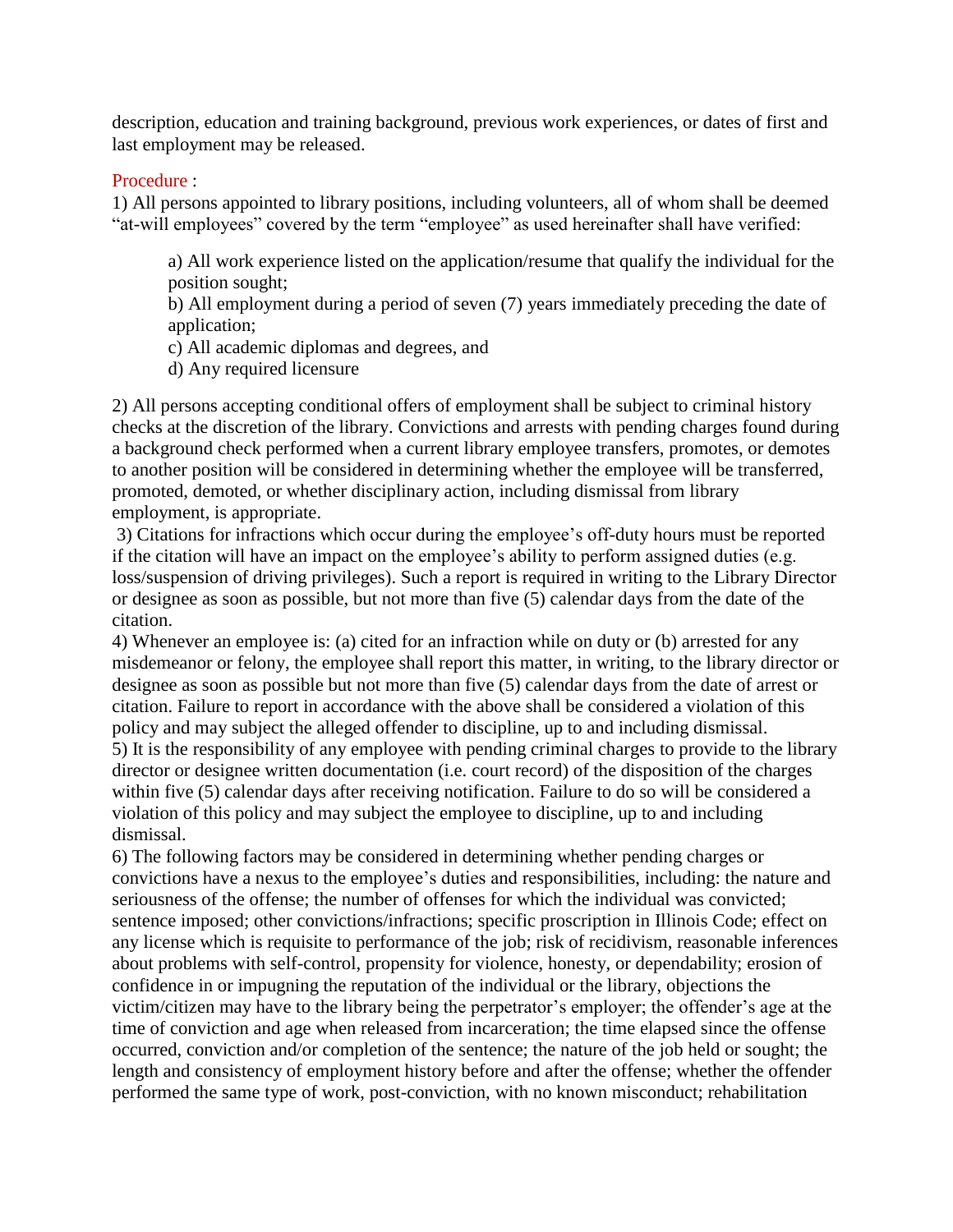efforts undertaken (e.g., education and training); employment or character references; and any other information regarding fitness for a particular job.

7) At the discretion of the library director or designee, the employee may be carried on Unauthorized Leave (UL) for time spent in jail and subject to disciplinary action. Five (5) consecutive UL days may be cause for dismissal. Personal leave may not be taken to cover periods of incarceration. Vacation leave may not be taken to cover periods of incarceration, unless the vacation was scheduled for a purpose unrelated to incarceration prior to the employee being incarcerated.

8) An employee who has been arrested and charged with a crime may be suspended pending an administrative investigation and/or the disposition of any charges filed against the employee. The determination as to whether an employee is suspended shall be based upon the nature and circumstances of the alleged offense and other factors relating to nexus.

9) If the employee is on suspension pending administrative investigation and/or the disposition of any charges and the outcome is favorable to the employee, she/he shall be returned from suspension and made whole (less any wages that the person earned during the period of suspension).

*Attorney reviewed, March 2018 ; Adopted March 14, 2018*

# **Drug-Free Work Place Statement**

All employees of the library are notified that the unlawful manufacture, distribution, dispensation, possession or use of a controlled substance, including cannabis, is prohibited in the workplace.

Any employee who violates this prohibition will be subject to discipline which may be a reprimand, suspension or termination.

As a condition of employment, employees will abide by the terms of this statement and will notify the VWPL of any criminal drug statute conviction for a violation occurring in the workplace no later than five (5) days after such conviction.

This notice is in compliance with Illinois Compiled Statutes Chapter 30; paragraph 580/1.

# **Hiring, Probationary Period, Work Schedules, and Breaks**

Selection of Staff : Employees are selected solely on the basis of merit and in compliance with all local, state, and federal laws prohibiting discrimination. The VWPLD is an equal-opportunity employer.

Initial Employment Period : During the three months (90 days) of employment, training and evaluation of the employee's performance will be conducted. IMRF and FICA are earned during this initial employment period by those eligible. After successful completion of this three-month period, the employee is entitled to all of the rights and benefits described in this policy. Health insurance goes in to effect immediately for any employee who is regularly scheduled to work 30 hours or more per week.

Customer Service : Because the provision of friendly, timely, and professional customer service is extremely important, during the initial employment period employees will be evaluated as to their ability to interact with library patrons in a constructive and positive manner; proven skills in the area of customer service are required for successful completion of the initial employment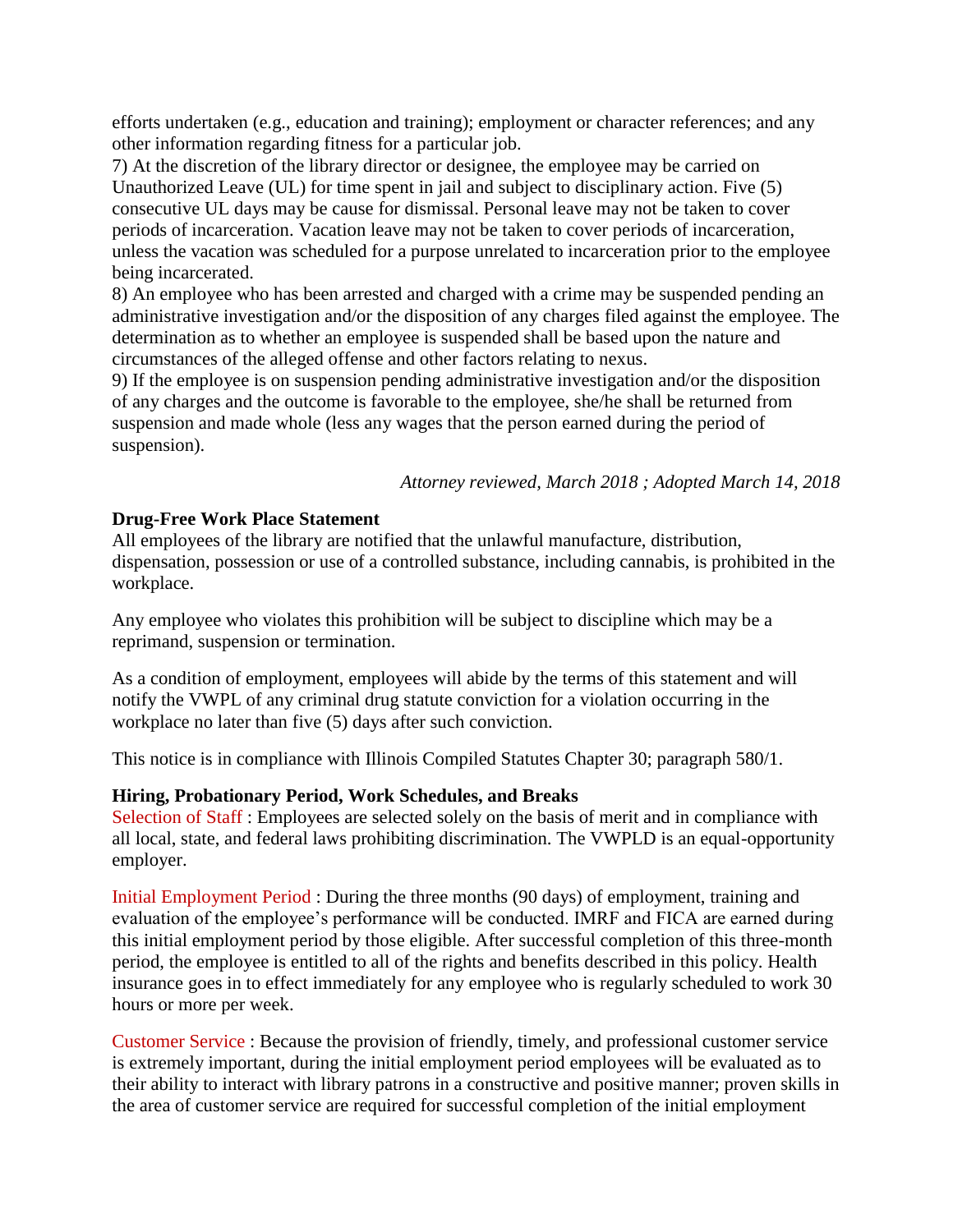period. A copy of the library's service credo will be provided to each new library employee upon hiring.

Nametags : All employees are required to wear nametags identifying them as VWPLD employees while they are at work.

Work Schedules : Full-time employees' hours are arranged by the library director. Changes in scheduling must be approved by the circulation supervisor and noted on the office calendar. Fulltime employees may expect their schedules to include evenings and Saturdays.

Part-time employees' hours are arranged by the circulation supervisor. Changes in scheduling must be approved by the circulation supervisor and noted on the office calendar. Part-time employees may expect their schedules to include evenings and Saturdays.

Meals : Lunch and dinner breaks are normally one hour. Employees are not paid for time during which meal breaks are taken. By law every employer shall permit employees who are to work for 7 continuous hours or longer, at least 20 minutes for a meal period beginning no later than five hours after the start of the work period. (820 ILCS 140/3)(from Ch. 48, par. 8c).

Rest Periods : Employees are normally permitted to have a 15 minute rest period for each four hour period of duty. Employees may be asked to forego their rest periods if, because of personnel shortages or other unusual conditions, service to the public will be affected.

Time owed to the library by an employee may not be made up by skipping meals, breaks, or rest periods. Time allowed for meal breaks or rest breaks may not be accumulated for future use.

# **Job Descriptions, Salaries, and Salary Adjustments**

Job Descriptions : All staff must attend monthly staff meetings. All staff must watch *The 10 Commandments of SHARE Circulation* before receiving a Polaris login.

#### **Library Director Qualifications**

- a) A master's degree in Library and Information science from an American Library Association accredited university is required
- b) Knowledge of current cataloging practices and programs
- c) Ability to work well with the public
- d) Administrative and organizational ability
- e) Willingness to cooperate and work well with library employees
- f) Good oral and written communication skills
- g) Computer skills

# **Duties**

*Cataloging*

a) Selection and acquisition of materials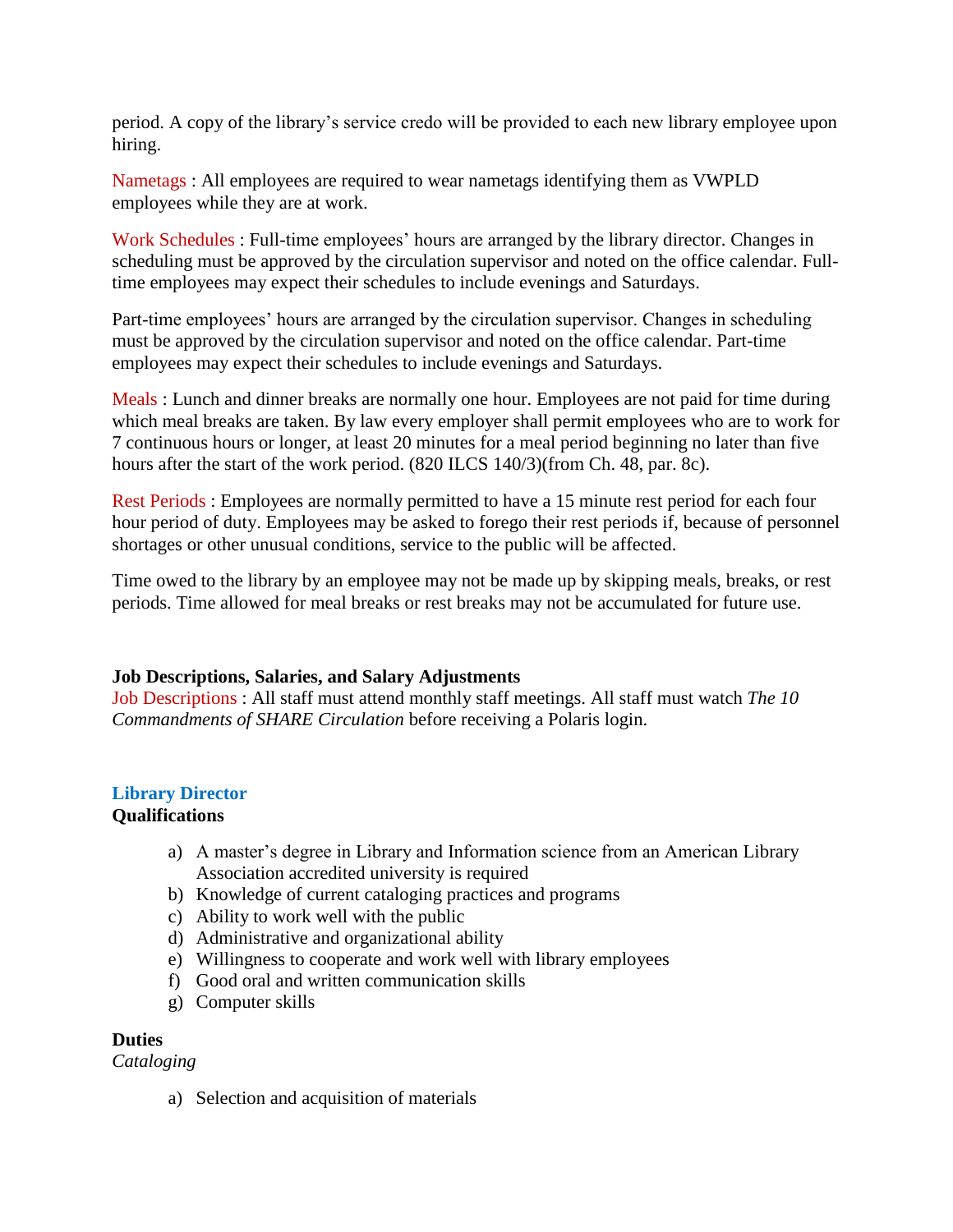- b) Original and copy cataloging and barcoding
- c) Management of inventory and weeding of library materials
- d) Fulfill training required by library consortium
- e) Management of database and cleanup
- f) Management of archive and special collections
- g) Management of digital items

# *Personnel*

- a) Hiring and discharge of staff
- b) Staff assessment/performance management
- c) Arbitrate staff disputes
- d) Conduct annual staff evaluations

### *Financial*

- a) Create annual budget
- b) Approve staff raises
- c) Supervise spending of funds

### *Legal*

a) Make certain library meets all legal requirements set by the state

### *Reports*

- a) Compile monthly statistics for the board
- b) Prepare monthly activities report for the board
- c) Complete and submit annual report to the Illinois State Library

#### **Miscellaneous**

- a) Supervise daily library operations
- b) Work most directly with board; attend all board meetings, create meeting agendas, etc.
- c) Serve on policy and personnel board committees
- d) Liaison to library system and consortium
- e) Work with board committees to keep library policies up to date
- f) Promote the library and library events to the community
- g) Evaluate all library services and programming
- h) Seek out and write grants
- i) Attend workshops and conferences
- j) Create and update disaster plans and emergency response planning
- k) Provide clerical services as needed (readers' advisory, reference services, etc.)
- l) Acknowledge all gifts received
- m) Other duties as requested by the board

#### **Business Manager Qualifications**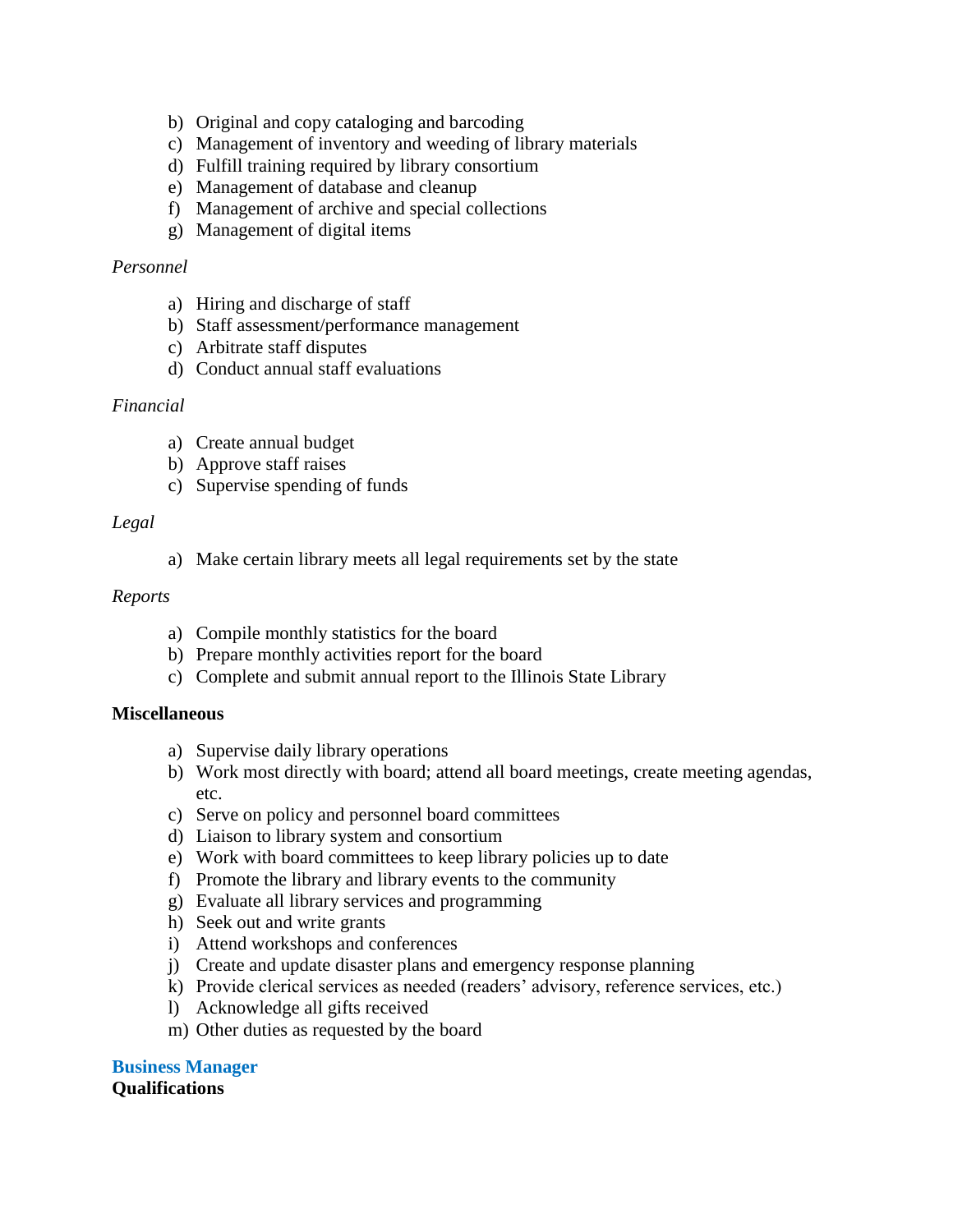- a) A bachelor's degree in business management
- b) Experience with:
	- a. Budgeting and financial reporting
	- b. Vendor and contractor management
	- c. Managing one or more direct reports
- c) Ability to work well with the public
- d) Good oral and written communication skills
- e) Five to fifteen years' experience

# **Duties**

*Financial*

- a) Create annual budget
- b) Negotiate with vendors/contractors
- c) Approve staff raises
- d) Supervise the work of the executive assistant
- e) Supervise spending of funds
- f) Approve bills and sign checks

### *Personnel*

- a) Approve staff schedule, time off, medical leave, etc.
- b) Conduct annual staff evaluations
- c) Serve as the library's Illinois Municipal Retirement Fund (IMRF) officer

### *Legal*

- a) Make certain library meets all legal requirements set by the state
- b) Serve as the library's Freedom of Information Act (FOIA) officer
- c) Arrange audit each year
- d) File paperwork with the county, library system, and Illinois State Library as needed
- e) Publish items in newspaper as needed
- f) Work with the library attorney on various issues

### *Reports*

- a) Prepare a monthly activities report for the board
- b) Run other reports as needed

### *Miscellaneous*

- a) Supervision of library in absence of library director
- b) Act as library liaison to other taxing bodies (TIF District, Exelon negotiations, etc.)
- c) Attend all board meetings
- d) Serve on finance and property board committees
- e) Supervise maintenance of library building
- f) Seek out and write grants
- g) Provide clerical services as needed
- h) Attend workshops and conferences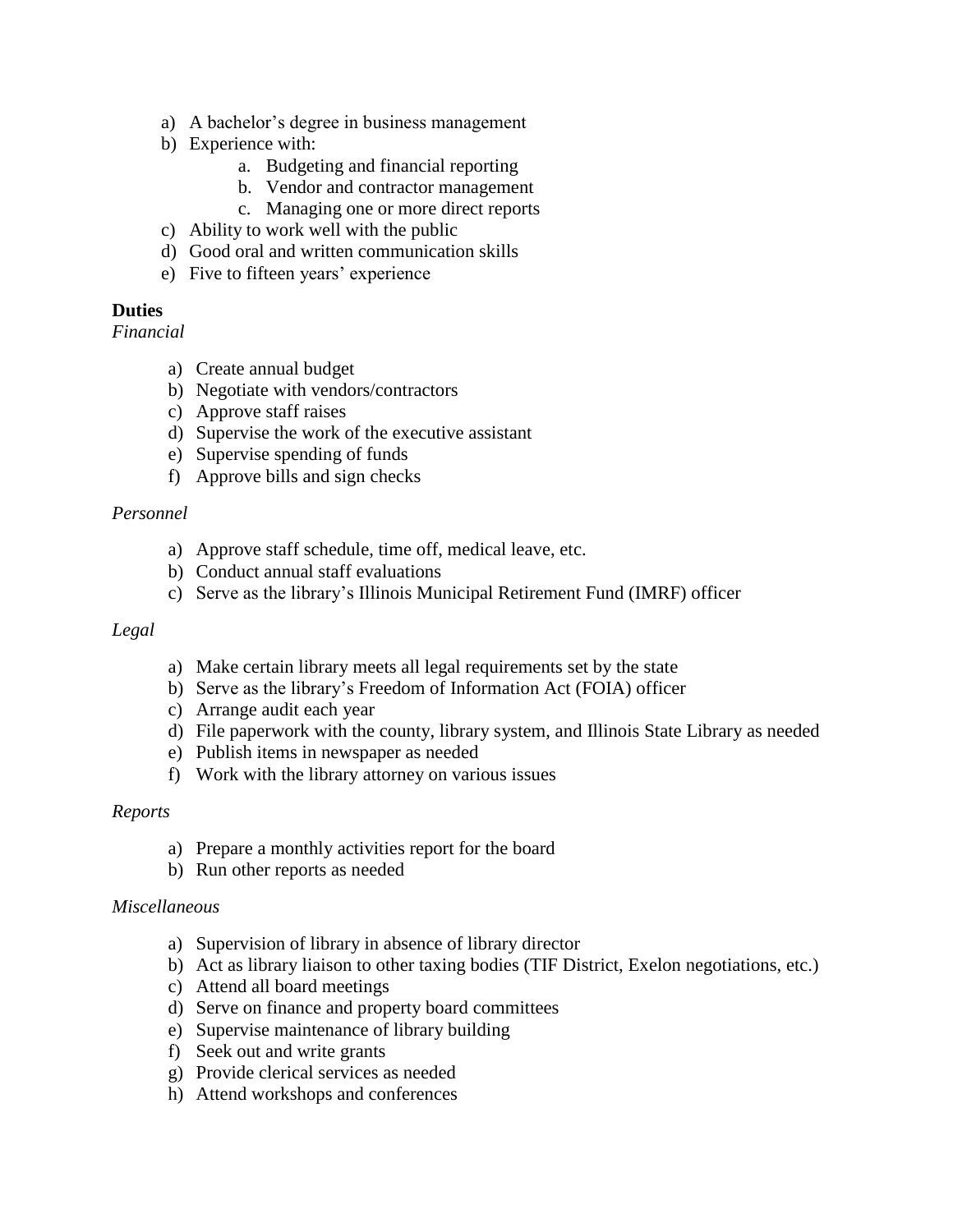i) Other duties as requested by the director

### **Assistant Business Manager Qualifications**

- a) High school diploma or equivalent
- b) Computer skills
- c) Good oral and written communication skills
- d) Ability to work with numbers
- e) Office management experience preferred

# **Duties**

- a) Maintain library's financial records
- b) Sort and open mail
- c) Prepare payroll
- d) Review invoices for payment with director
- e) Send invoices and payroll to library accountant
- f) Manage cash drawer and petty cash
- g) Make bank deposits
- h) Process monthly E-Pay report
- i) Invoice other libraries for lost or damaged items
- j) Order supplies
- k) Prepare board packets
- l) Record minutes of board meetings
- m) Proctor patron exams
- n) Prepare and process paperwork for new employees
- o) Administrator for Tax Form Outlet Program (TFOP)
- p) Liaison with the DeWitt County Genealogical Society and the Friends of the Warner Library
- q) Take over periodicals' clerk's duties as needed
- r) Fill in at public desks as needed
- s) Supervise library in the absence of director and business manager
- t) Perform other duties as requested by the director or business manager

### **Youth Services Manager**

#### **Qualifications**

- a) A master's or bachelor's degree in library and information science preferred
- b) Ability to work well with the public
- c) Creativity and enthusiasm
- d) Willingness to cooperate and work well with library staff
- e) Good oral and written communication skills
- f) Computer skills
- g) Barcoding and copy cataloging ability required, original cataloging ability preferred
- h) Knowledge of MARC, RDA, and Dewey Decimal Classification

#### **Duties**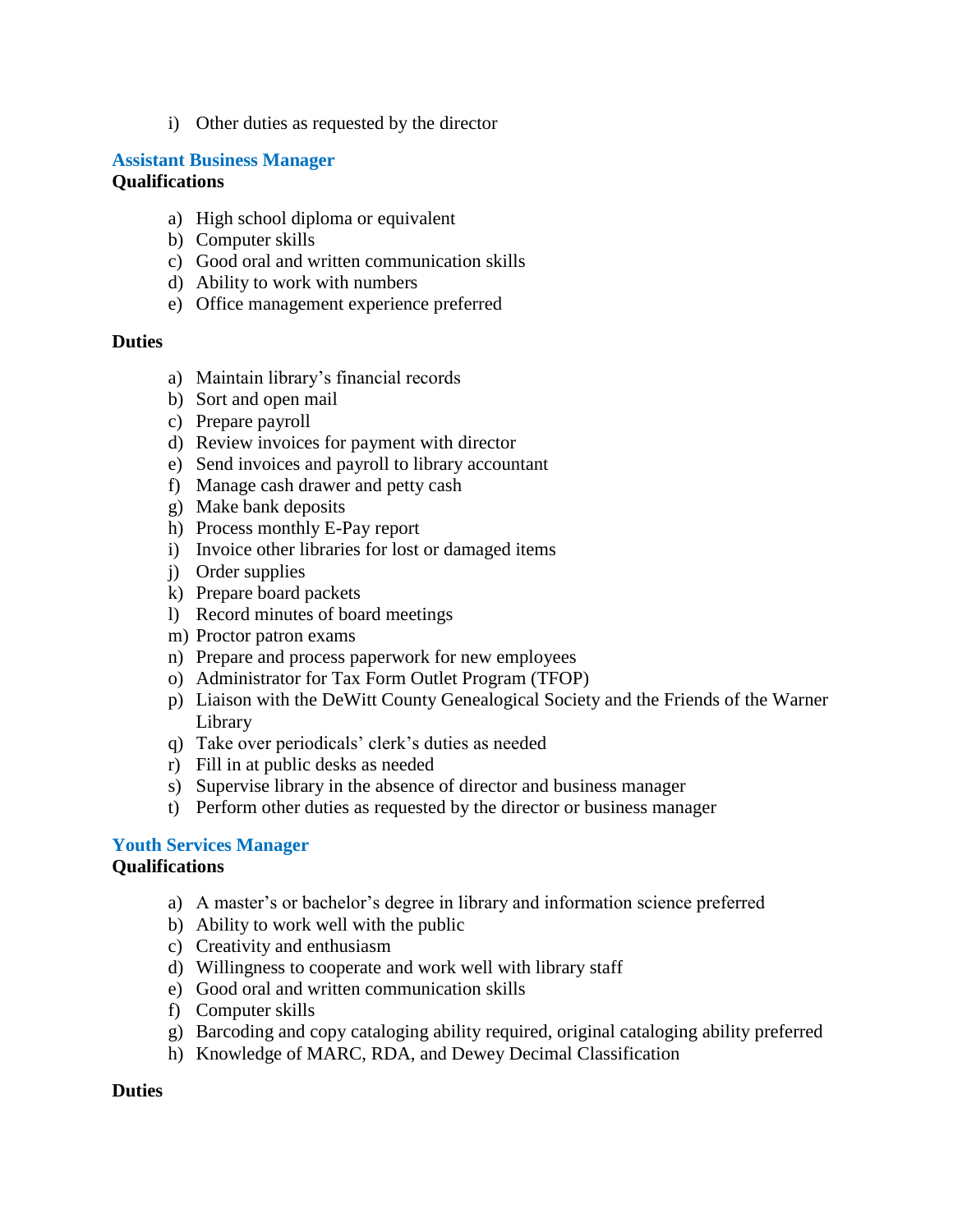- a) Plan and execute programs for children from birth to junior-high age
- b) Direct the children's summer reading club
- c) Be responsible for the acquisition, cataloging, and weeding of children's materials
- d) Maintain 15 hours continuing cataloging education as required by the library consortium
- e) Create a colorful, inviting atmosphere in the children's room through displays and decorations
- f) Perform clerical duties as needed, including reference work and readers' advisory services
- g) Work with Clinton schools, including providing school visits
- h) Promote the library through media and community events
- i) Give tours of the library and programs for special groups
- j) Attend workshops and conferences
- k) Prepare a monthly activities report for the board
- l) Attend at least four board meetings a year and serve on committees as requested by the board
- m) Supervise the library in the absence of the director, business manager, and executive assistant
- n) Perform other duties as requested by the library director and board of trustees

# **Circulation Supervisor**

# **Qualifications**

- a) Have a high school diploma or equivalent
- b) Ability to work well with the public
- c) Good interpersonal skills
- d) Good organizational skills
- e) Good computer skills
- f) Familiarity with e-content (including eBooks, eAudio, and eMagazines)
- g) Familiarity with different types of e-content devices

### **Duties**

- a) Supervise circulation operations
- b) Train new circulation staff
- c) Create staff schedules, with director approval
- d) Track vacation and sick time for all library employees
- e) Answer references and readers' advisory questions
- f) Teach patrons how to download and access library e-content on their devices
- g) Provide patron computer tutoring
- h) Lead library book discussion groups
- i) Attend meetings for the eBook consortium
- j) Attend workshops and conferences
- k) Supervise the library in the absence of the director, business manager, executive assistant, and children's librarian
- l) Perform other duties as requested by the library director or business manager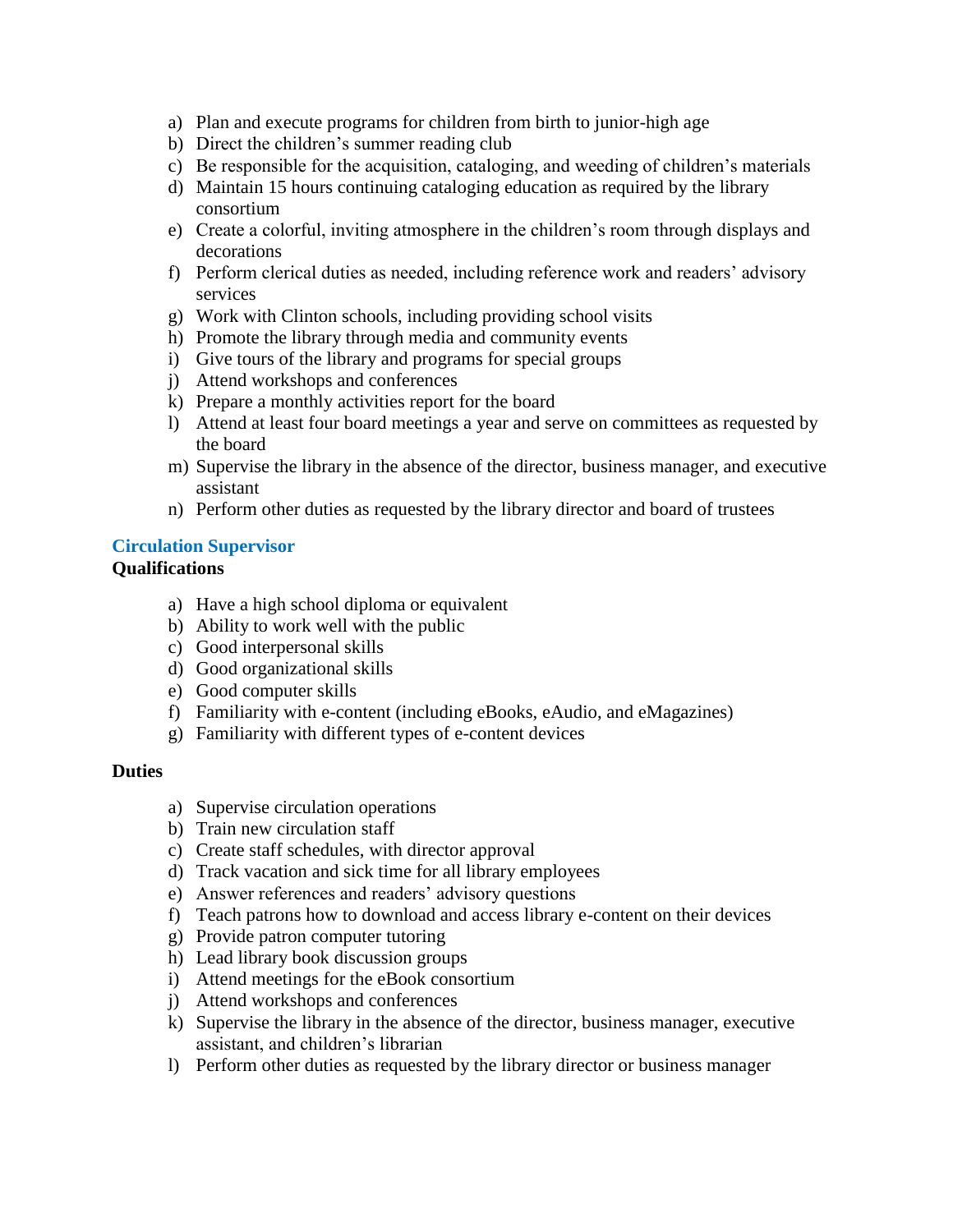# **Barcoder Qualifications**

- a) Must take three classes from the library consortium:
	- *1. Basic Understanding of MARC*
	- *2. Barcoding I : Searching and Matching*
	- *3. Barcoding II: Item Records*
- b) Knowledge of RDA cataloging standard and Dewey Decimal Classification
- c) Knowledge of local item-record practices
- d) Computer and keyboarding skills

### **Duties**

- a) Barcode and process new, replacement, and donated items
- b) Fix errors in existing item records
- c) Update call numbers as needed
- d) Delete item records under the direction of the director
- e) Pass items on to director if there is no matching bibliographic record or the bibliographic record contains errors
- f) Attend training sessions as needed

### **NOTE : These duties may be performed by a properly-trained clerk**

### **Clerks**

# **Qualifications**

- a) High school diploma or equivalent
- b) Ability to follow directions well
- c) Good customer service skills
- d) Computer/typing skills

**Duties** (applies to all types of clerks)

- a) Answer reference and readers' advisory questions
- b) Assist patrons in locating materials
- c) Handle interlibrary loan requests
- d) Assist patrons with library equipment
- e) Perform other duties as directed by supervisors

#### **Circulation Clerk Additional Duties**

- a) Check materials in and out
- b) Process new materials
- c) Repair materials
- d) Process interlibrary loan materials
- e) Notify patrons of materials on hold
- f) Shelve items as needed
- g) Create book displays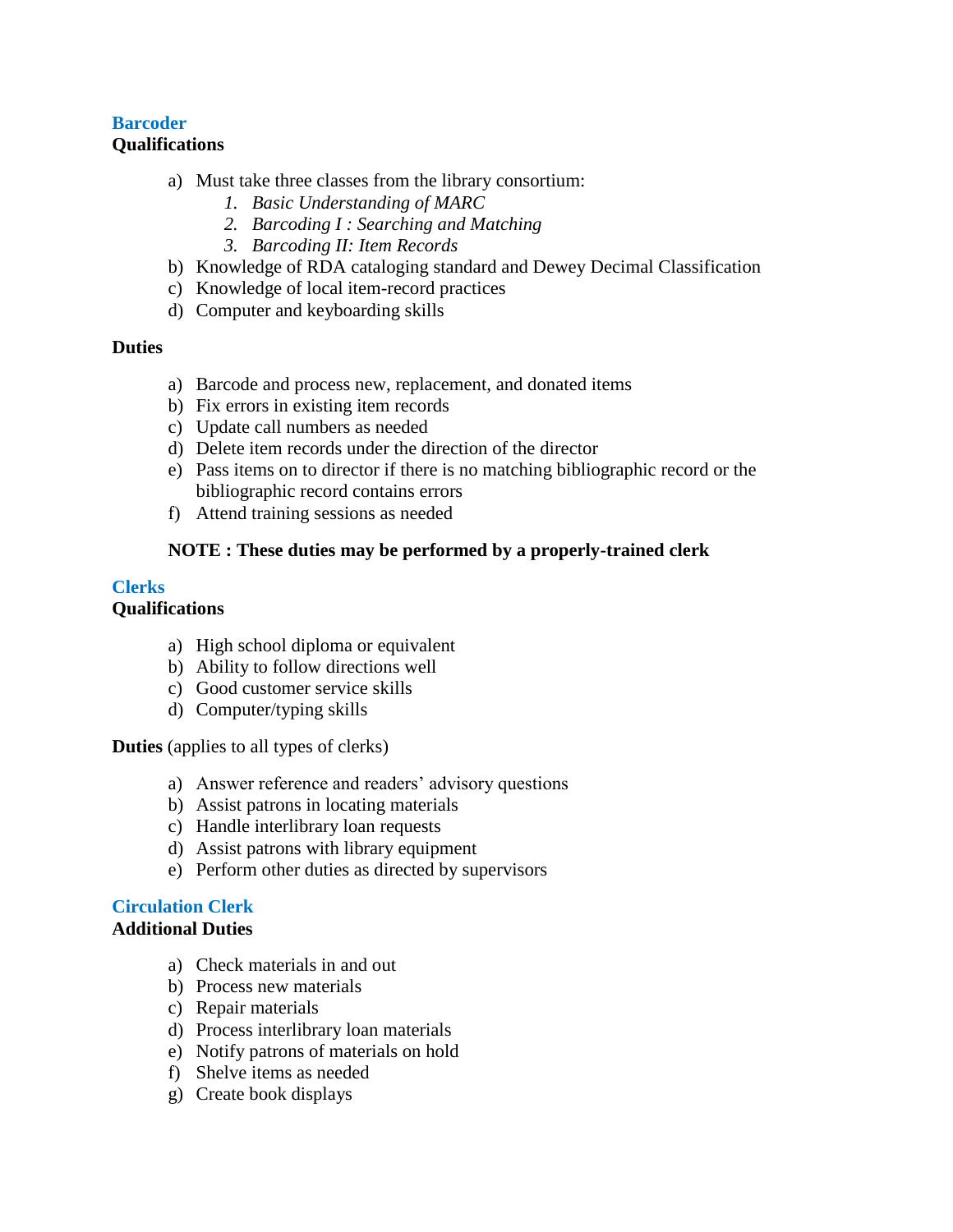- h) Maintain events' bulletin boards
- i) Send overdue notices and bills for lost items

# **Periodicals' Clerk**

### **Additional Qualification**

Training on using the serials' module of the library's computer system

### **Additional Duties**

- a) Check materials in and out
- b) Create new patron records
- c) Barcode serials
- d) Put out newspapers
- e) Process Online Cooperative Library Catalog (OCLC) interlibrary loan materials
- f) Answer the phone and check for phone messages
- g) Repair video discs
- h) Coordinate use of library meeting rooms
- i) Plan and carry out programs for adults
- j) Direct the adult and teen summer reading club

#### **Youth Services Assistant Additional Duties**

- a) Prepare program materials and assist at programs as needed
- b) Shelve returned items and keep collections in good order

### **Outreach Clerk**

#### **Additional Qualifications**

- a) Have driver's license with clear driving record
- b) Have a running vehicle with automobile insurance
- c) Ability to lift at least twenty-five pounds
- d) Ability to climb stairs
- e) Excellent customer-service skills

### **Additional Duties**

- a) Sign patrons up for outreach services
- b) Select materials for outreach patrons
- c) Maintain outreach patron records by keeping all information up-to-date
- d) Visit outreach patrons at least twice a month to distribute and retrieve library materials

### **Pages**

### **Qualifications**

- a) At least 14 years old
- b) Ability to follow directions well
- c) Ability to reach overhead and bend/kneel to lower shelves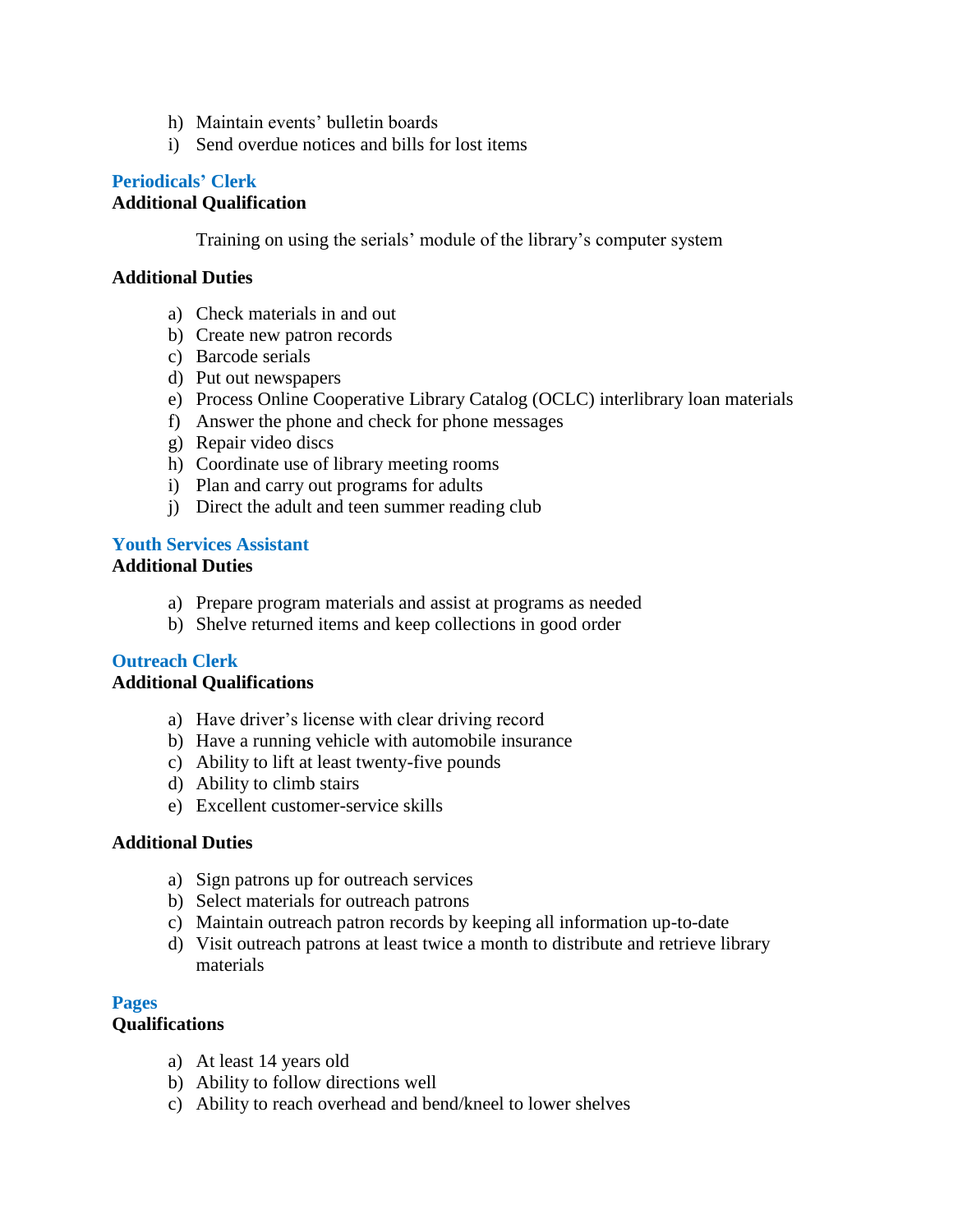d) Good customer-service skills

### **Duties**

- a) Train on library shelving schema
- b) Shelve materials
- c) Read shelves
- d) Check library materials in and out in absence of a circulation clerk
- e) Shift books as needed
- f) Perform other duties as requested by supervisors

### **Maintenance Supervisor**

### **Qualifications**

- a) Ability to follow oral and written directions
- b) Ability to lift at least 50 pounds
- c) Ability to climb stairs
- d) Possess basic knowledge of mechanical equipment
- e) Basic carpentry and painting skills

### **Duties**

- a) Inspect building and grounds daily
- b) Perform repairs and maintenance as needed or inform director of need for professional services
- c) Work with professional service providers
- d) Inspect all equipment regularly
- e) Change filters of all units regularly
- f) Maintain overall cleanliness and neatness of the mechanical room
- g) Clear snow and ice from sidewalks and staff parking area
- h) Move furniture as needed
- i) Trim and mow grounds
- j) Maintain cleanliness and neatness of grounds and parking areas
- k) Set up for library programs
- l) Serve on the property committee and attend board meetings as needed
- m) Perform other duties as requested by the director, business manager, or children's librarian

Pay Periods : The library payroll is the responsibility of the library director and is turned into the accountant every two weeks. Library employees receive their paychecks on alternate Fridays. Part-time employees record their daily hours on the time sheets in the office; these are tabulated and turned into the accountant. Full-time employees are salaried and need not record their weekly hours on the time sheets. If a payday falls on a holiday, employees will receive their paychecks on the closest previous day that falls between a Monday and a Friday.

Salary Schedule : The library's salary schedule is reviewed regularly by the finance committee of the library board. Pay reviews for possible increases in salary will be conducted annually at budget time. Every effort will be made to insure equitable and fair salaries to employees, considering job difficulties, responsibility, training and length of service.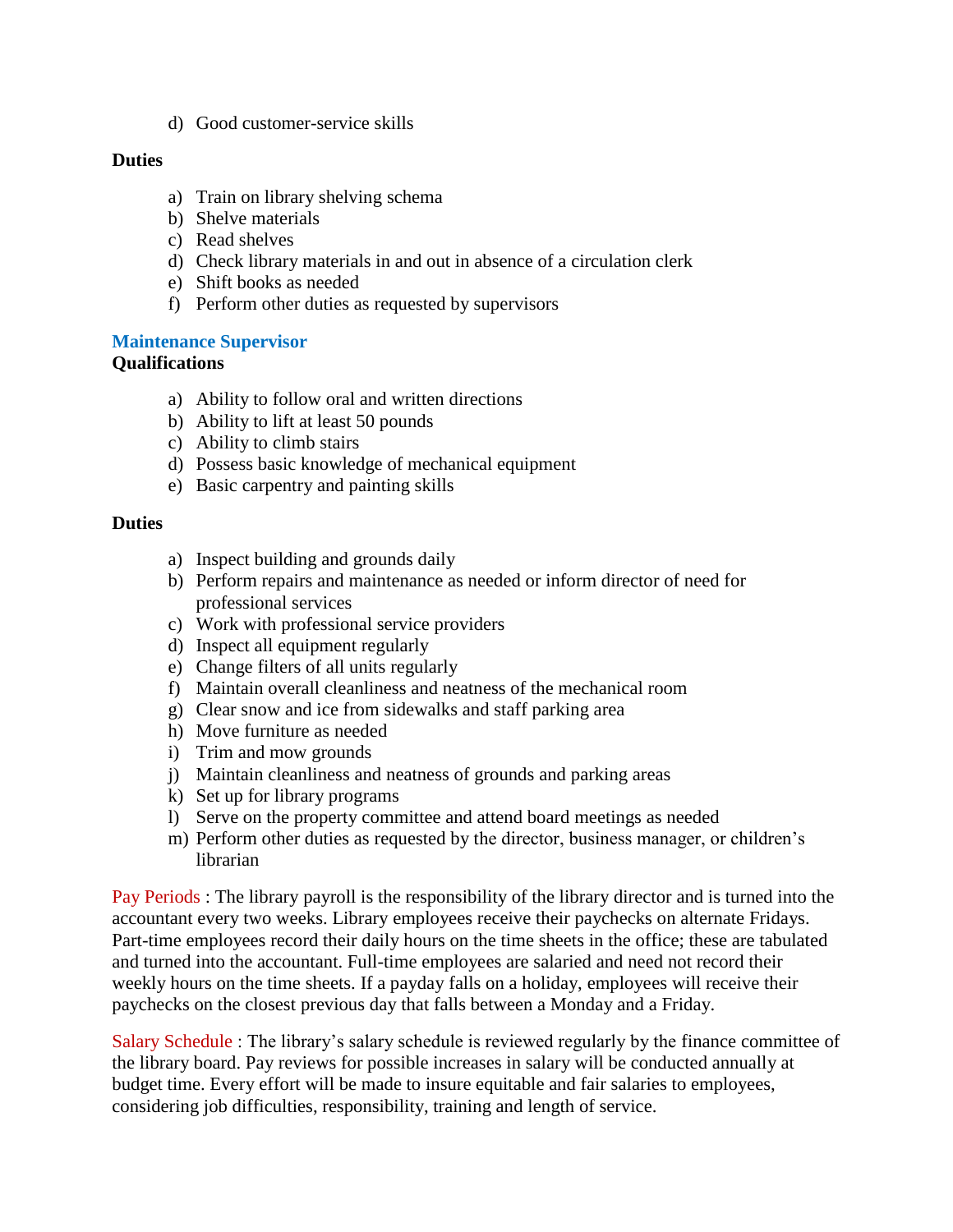Overtime : Employees are not paid overtime.

Independent Contractors : All independent contractors will meet the guidelines set forth by the Internal Revenue Service. The independent contractor is responsible for reporting this income as required by the IRS. A 1099 form will be issued by the library for compensation. The independent contractor is responsible for providing proof of liability insurance to the library.

# **Paid Holidays and Vacation Leave**

Holidays : The VWPLD is closed on the following days:

- New Year's Day
- Martin Luther King Day
- Presidents' Day
- Memorial Day
- Fourth of July
- Labor Day
- Apple & Pork Saturday
- Columbus Day
- Thanksgiving Day & Friday immediately following Thanksgiving
- **Christmas Eve**
- Christmas Dav
- New Year's Eve close at noon

If a holiday falls on any part-time employee's scheduled day off, the employee will be paid for their regularly scheduled hours.

If a holiday falls on a full-time employee's regularly scheduled day off, the employee is entitled to equal time off. This should be taken within 30 days of the holiday. The time off will be given at the discretion of the circulation supervisor.

If a holiday observed by the library falls within an employee's vacation leave period, an extra day is allowed.

Employees may be asked to work Apple & Pork Saturday or Sunday.

Vacation Leave : After completion of one year of service, full vacation time will be allotted based on employment category. Vacation requests will be submitted to the circulation supervisor. No two employees from the same floor should be on vacation at the same time without permission from the library director. Vacation schedules are subject to approval by the director.

### Vacation Rates :

Full-time professionals:

- 1) two weeks after first year of service
- 2) three weeks for two to five years of service
- 3) four weeks for six to ten years of service
- 4) five weeks after ten years of service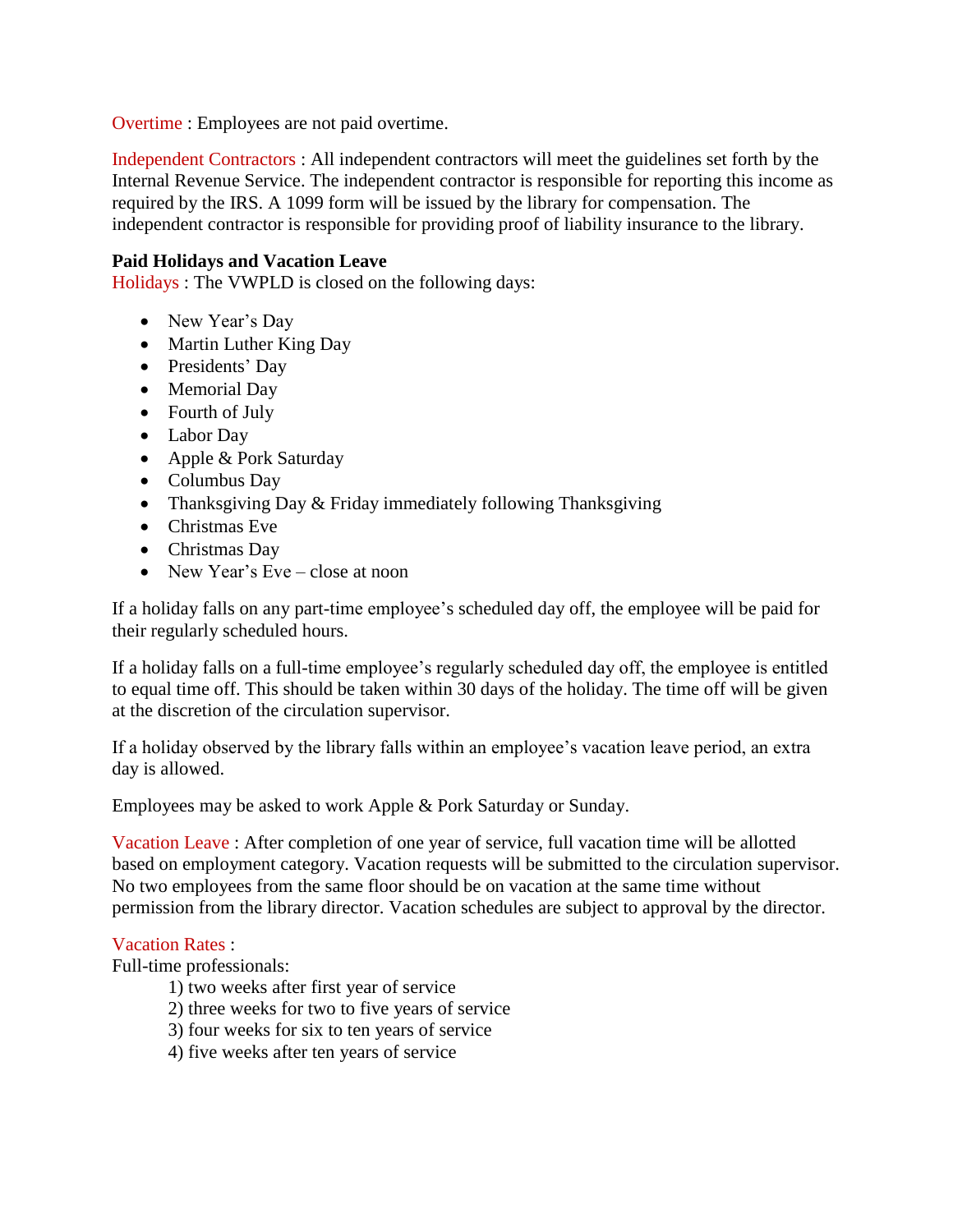Full-time employees and maintenance supervisor

- 1) one week after first year of service
- 2) two weeks for two to five years of service
- 3) three weeks for six to ten years of service
- 4) four weeks after ten years of service

Part-time employees (who work over 20 hours per week)

1) one week after first year of employment (week is based on the number of regularly scheduled hours that employee works per week)

2) two weeks for two years and thereafter

Part-time employees (who work 20 and under hours per week)

1) Part-time employees who work 20 and under hours per week are not entitled to paid vacation.

Requests for Vacation Leave : Part-time employees who work 20 and under hours per week may request time off without pay. The prime consideration when granting such requests is the impact that it will have on public service areas. Time off without pay is subject to approval of the circulation supervisor.

Approval of Vacation Leave : The scheduling of vacation leave is subject to the approval of the circulation supervisor for non-professional staff and the library director for professional staff.

Accumulation of Vacation Leave: Employees are granted vacation time at the beginning of the fiscal year (July  $1<sup>st</sup>$ ). Employees may roll over up to ten days of unused vacation time from one fiscal year to the next. Upon separation, pay for any time accrued, but not used, will be included in the employee's final paycheck.

#### *Attorney reviewed June, 2018 ; Amended July 16, 2018*

Sick Leave : The purpose of sick leave is to provide for employees when they are ill or when an immediate member of the family (father, mother, father-in-law, mother-in-law, sister, brother, husband, wife, domestic partner, grandparent, or child) is seriously ill and to provide time for medical and dental appointments which cannot be scheduled during non-business hours. Sick leave provides income and employment security in the event of serious illness. Provisions for maternity leave are covered in the "Leaves of Absence" section of the personnel policy. Paid sick leave is earned by all full-time employees and by part-time employees who are regularly scheduled to work a minimum of 21 hours per week. Employees who are not scheduled to work a minimum of 21 hours per week do not earn paid sick leave. Sick leave is governed by the following regulations:

Rate for Full-time Employees : All full-time employees earn sick leave at the rate of ten working days per year, which may accumulate to a maximum of 60 days (480 hours). Sick leave must be used in a minimum of one-hour increments. New sick days are allotted at the beginning of the fiscal year, which is July 1.

Rate for Part-time Employees : Employees working 21 or more hours per week will receive ten working days of sick leave per year which may accumulate to a maximum of 60 days (480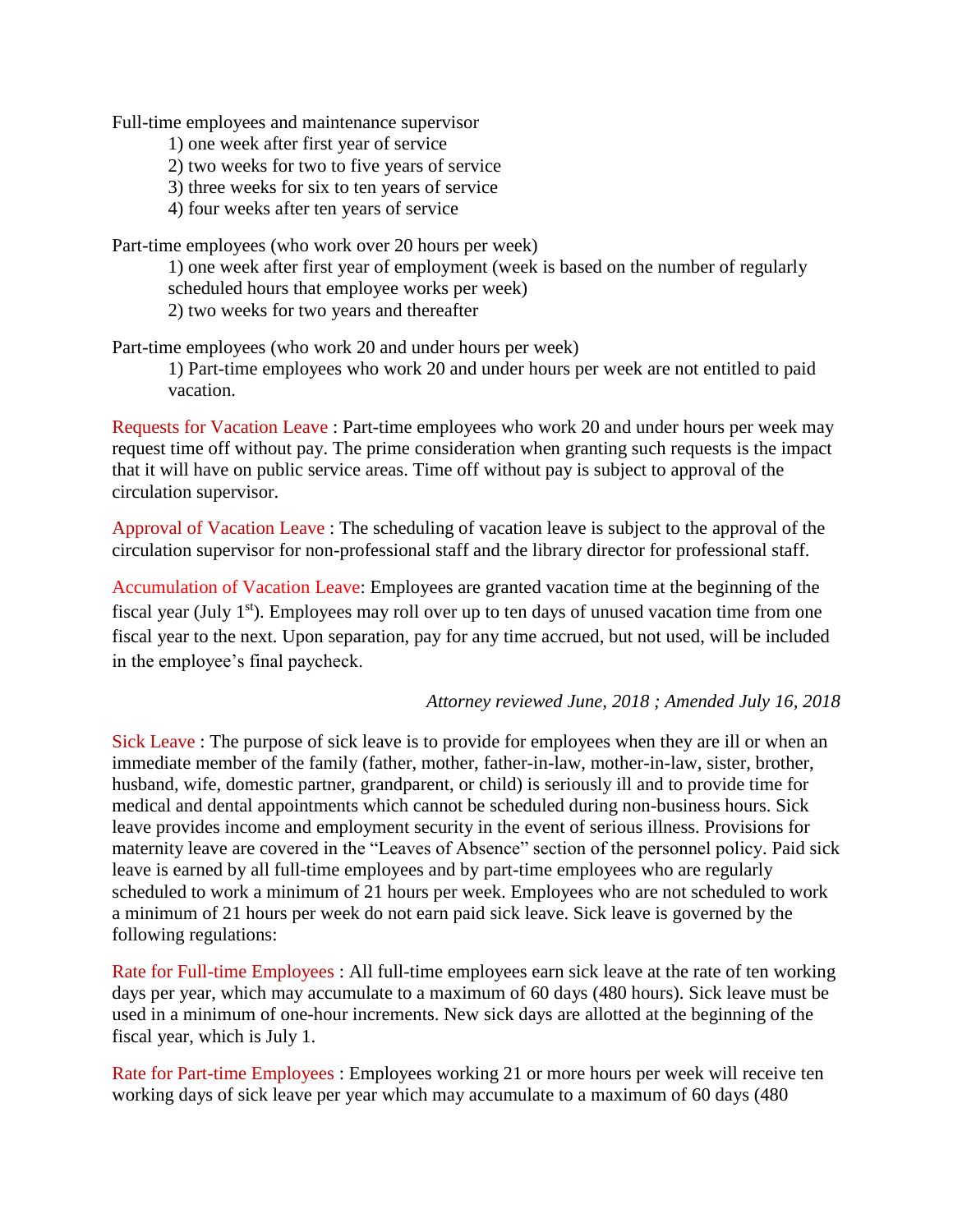hours). Sick leave must be used in a minimum of one-hour increments. New sick days are allotted at the beginning of the fiscal year, which is July 1.

Accumulation of Sick Leave : Employees who have accumulated the maximum sick leave accrual of 480 hours may continue to accrue, for IMRF creditable service purposes only, additional sick leave up to a maximum of 240 sick days (1,920 hours) based on the Illinois Pension Code (40 ILCS 7/5-139(a)(8). This allows retiring members of the IMRF, including library staff, to convert unused, unpaid sick leave to service credit. Up to 240 days (1,920 hours) can be converted, and a member will receive one month's service credit for every 20 days (or fraction thereof) of unused, unpaid sick leave up to a maximum of one year's pension credit. It is understood by the employee and the library that such additional accrual over 60 days (480 hours) shall be used for IMRF creditable service purposes only and may never be used for any form of paid sick leave. If an employee who has accrued unused sick leave in excess of 60 days (480 hours) is required to use sick leave, which reduces the 60-day (480 hours) amount, the amount of sick leave available for IMRF purposes shall not be reduced, but shall not begin accruing until such point as the employee has again accrued 60 days (480 hours) of sick leave.

Compensation for Sick Leave : Individuals leaving the employment of the VWPLD will not be compensated for any unused sick leave. As per IMRF regulations, unused sick leave is added to the total number of days worked by the employee and accordingly increases pension benefits.

Reviewing the Use of Sick Leave : The library director shall review the employee's use of sick leave. If this review indicates that any employee's use of sick leave is excessive or questionable, the director may require that the employee submit written certification from a physician confirming the necessity of absences due to illness.

Extended Sick Leave : Eligible employees are entitled to extended sick leave under the terms and conditions of the Family Medical Leave Act (FMLA). All vacation time and accrued sick time must be used before requesting extended sick leave. When a major illness causes an employee to exhaust all accumulated sick leave, application may be made to the board for unpaid disability leave, which may be granted for a period of up to one year. During the period of disability leave, an employee's job and seniority rights will be retained at VWPLD. Provisions may be made to extend medical insurance coverage during the period that the employee is classified as disabled by the IMRF in accordance with the provisions of the employee's insurance policy then in force. While an employee is on disability leave, he/she may continue participation in the VWPLD health insurance program at his/her own cost by a monthly pre-payment of the premiums.

Notification : Use of sick leave is contingent upon prompt notification of the circulation supervisor or the library director. Notification of an illness or injury should be made prior to the beginning of the business day, if possible.

Changes in Sick-Leave Policy : The administration of sick-leave policy is under the direction of the board of trustees. Advancement of sick-leave credits and disputes concerning the interpretation of sick-leave policy should first be discussed with the library director. If the issue cannot be resolved between the employee and the director, the ultimate authority for decisions concerning sick-leave policy rests with the board.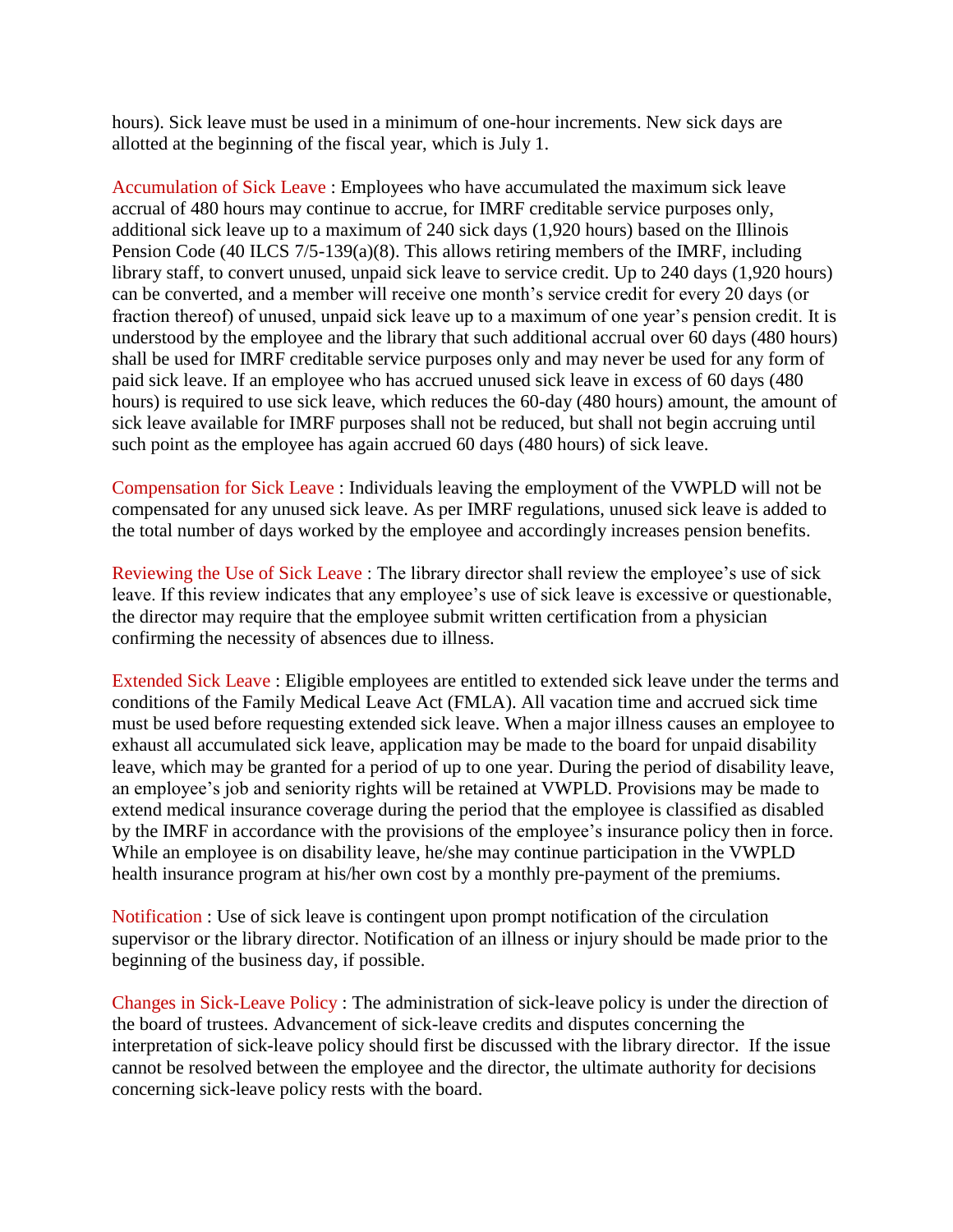Pandemic Paid Sick Leave: The Pandemic Paid Sick Leave policy goes into effect if a state disaster proclamation has been made in response to a pandemic. This policy only applies to leave related to the pandemic illness.

The employee must be unable to work or telework and present one of the following qualifying reasons to use emergency paid sick leave:

Employees are eligible from the first day of employment for emergency sick leave at regular rate of pay if:

- 1. Employee is subject to a federal, state, or local quarantine or isolation order
- 2. Employee had been advised by a health care provider to self-quarantine
- 3. Employee is advised by CDC, IDPH, or DeWitt-Piatt Bi-County Health Department guidelines to quarantine.

Employees are eligible from the first day of employment for emergency sick leave at 2/3 rate of regular pay if:

- 1. Employee is caring for a family member or other member of the employee's household who is subject to an order described in (1) or (2) above
- 2. Employee is caring for a child (under 18 years of age) of such employee if school or day care has been closed, or child care provider is unavailable due to the pandemic

### **Amount of leave per fiscal year**

- 1. Full-time employees are eligible for up to two weeks of leave time, based on their regular schedule over a 2-week period, up to a maximum of 80 hours.
- 2. Part-time employees are eligible for a number of hours equal to the number of hours the employee works, on average, over a 2-week period.

*Adopted October 13, 2021*

### **Special Leaves- of-Absence**

Leave(s) : The following types of leave are recognized by the VWPLD:

- Maternity Leave
- Adoption Leave
- Funeral Leave
- Jury Duty
- Military Duty
- Compensatory Leave

Maternity Leave : All full-time employees and part-time employees who are regularly scheduled to work a minimum of 21 hours per week are eligible for six weeks of paid maternity leave, regardless of the length of employment at the VWPLD. Part-time employees who work 20 and under hours per week are eligible for two weeks of paid maternity leave. Paid maternity leave is available based on medical conditions due to pregnancy and childbirth.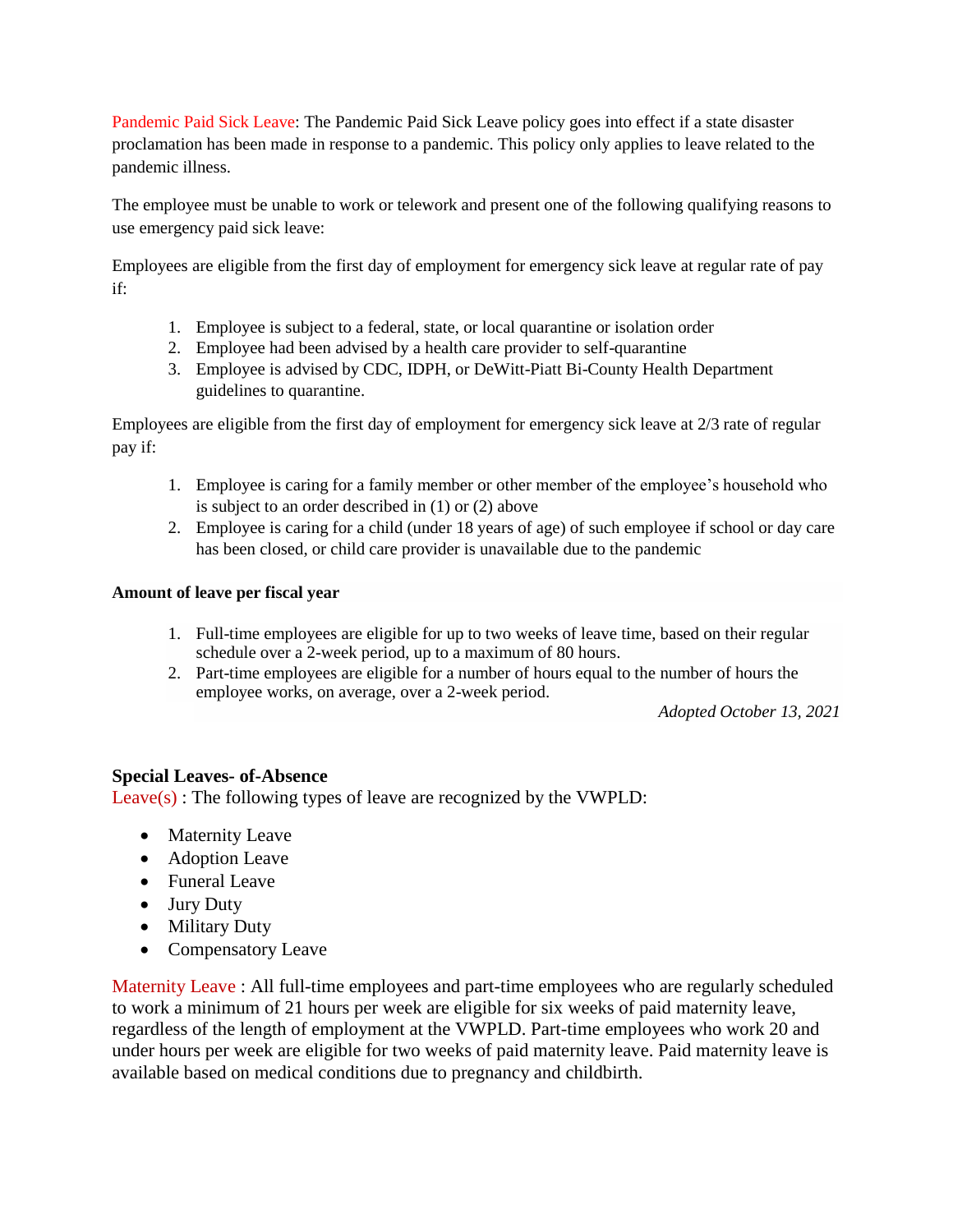Full-time and part-time employees are entitled to maternity leave under the terms and conditions of FMLA.

Maternity leave can only be combined with sick leave and vacation leave if the situation qualifies under the terms and conditions of FMLA. If an employee uses all of her vacation and sick time in addition to maternity leave, she will not be granted additional paid time-off later in the fiscal year. During this period, employees who are normally covered will retain all health, hospitalization, and IMRF benefits.

The employee returning from maternity leave will be reinstated to the same or similar position that she held prior to taking the leave.

# *Attorney reviewed April 16, 2021, Amended May 12, 2021*

Parental or Adoption Leave-of-Absence : Upon the birth or adoption of a child, an employee who wishes to take a leave-of-absence for child-care purposes (not for conditions related to medical disability) may apply for a two-week parental leave-of-absence with pay. Requests for a parental leave-of-absence must be submitted to the library director six weeks prior to the expected date of delivery, except in cases of adoption. Employees are entitled to a parental leaveof-absence under the terms and conditions of the FMLA.

# *Attorney reviewed April 16, 2021, Amended May 12, 2021*

Funeral Leave : An absence of up to three scheduled work days with pay will be allowed for death in the immediate family (father, mother, grandfather, grandmother, father-in-law, motherin-law, brother, sister, husband, wife, domestic partner, children) or another relative or friend living in the household. Funeral leave applies to all employees.

Jury Duty : All employees shall be granted a leave-of-absence with pay for jury duty. Any juryduty pay will be signed over to the library.

Military Duty : Leave will be granted for military service in accordance with current Illinois and federal laws.

Compensatory Leave (Comp. Time) : Full-time employees required by their supervisors or the executive director to work more than 40 hours in a week shall earn compensatory time (paid time off) at the rate of one and a half hours for each overtime hour worked. Any overtime work must be approved by the executive director Employees must comply with the policies that follow:

- a) The date and hours of the overtime work and the amount of compensatory time earned must be recorded by the circulation supervisor for that purpose, together with the name of the person who approved the overtime work.
- b) Whenever possible, an employee's work schedule will be modified by the circulation supervisor so that compensatory time is taken the same month that it is earned. For example, if an employee is required to attend an evening meeting at the library, the circulation supervisor shall schedule that employee to come in later than normal, work a split day, or leave early on a workday of the same week.
- c) If, due to unusual circumstances, the library director is unable to provide compensatory time off through scheduling within the same week as the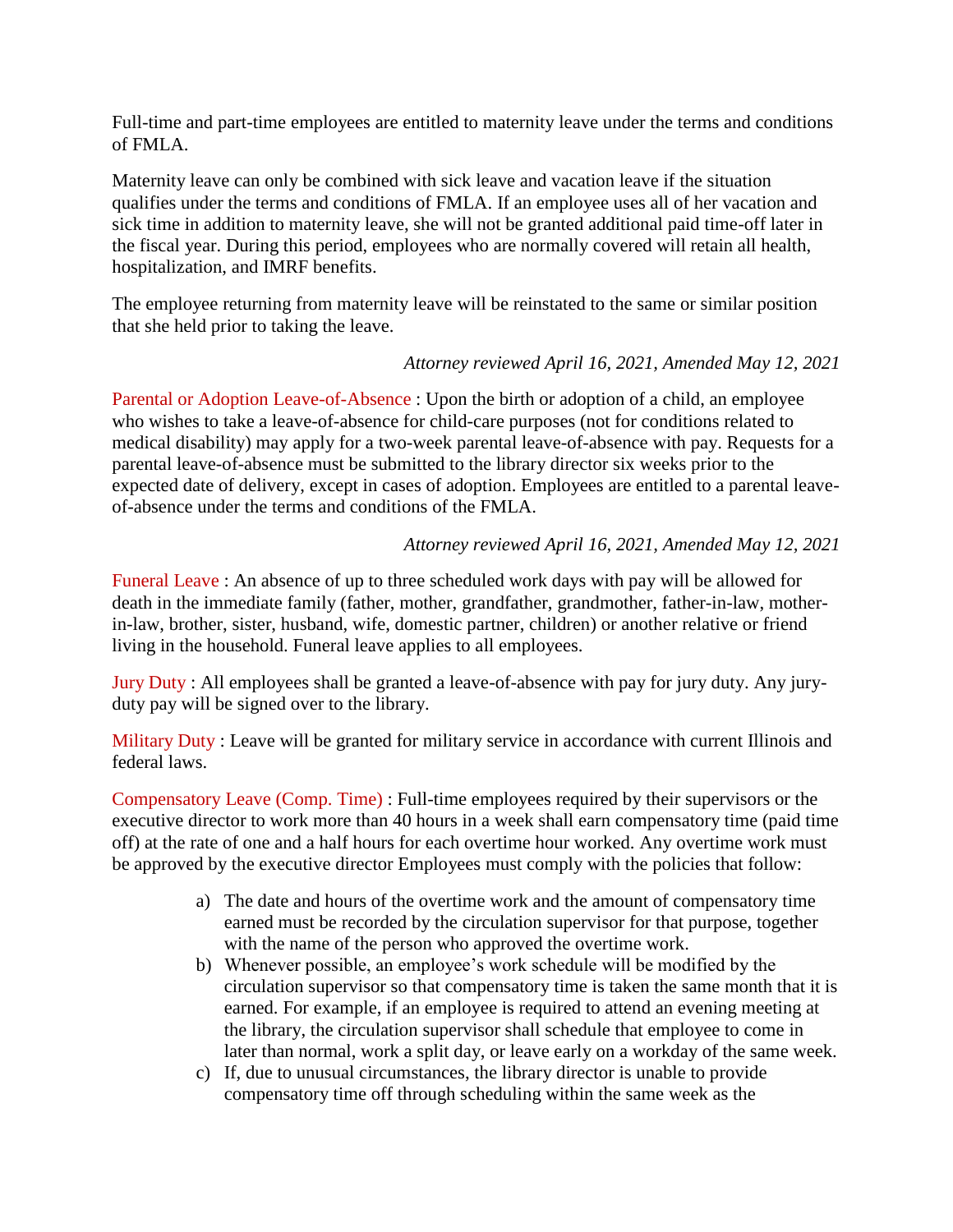compensatory time is earned, the director and the employee shall work together to schedule use of the compensatory time as soon as possible and not more than 30 days from the date of its accrual.

d) Compensatory time shall not accumulate.

# **Worker's Compensation**

The Vespasian Warner Public Library District provides benefits under the Illinois Workers' Compensation Act and the Illinois Occupational Disease Act for employees who suffer an accidental injury or a disabling occupational disease arising out of, and in the course of, the employee's employment at the library.

An employee who fails to give the employer notice of an on-the-job injury or disablement may be denied benefits otherwise available to the employee under these two acts. Notice of an accident must be given to the employer in writing as soon as practical, but no later than 45 days following an accident. In any case, other than one in which the injury was caused by exposure to radiological materials or equipment, the statute of limitations will expire within three years after the accident where no compensation has been paid or within two years after the date of the last compensation payment, whichever is later.

While receiving income benefits under workers' compensation, an employee's years of service, vacation, and sick leave earnings are computed as if the employee were in pay status. Within 30 days of receiving notice of leave benefit earnings and service credit restoral amounts, an employee may appeal the calculations.

*Adopted 8/19/2020*

### **Emergencies**

Employee : In case of an on-the-job injury or an acute medical condition which causes the employee to lose consciousness, it is necessary for each employee to have on file the name and phone number of a family member to notify, the name and number of his/her physician, and hospital preference.

Family : When a family emergency arises which requires that an employee leave the building during his/her normal workday, the employee will be excused from his/her duties with no loss of pay. If the emergency requires that the employee be absent for more than that day, he/she will notify the library director of the expected length of time of the absence. The director will then determine under which section of this policy, if any, that the leave will fall.

Library : When it is necessary due to unforeseen events, such as inclement weather, building problems, etc., to close the library, the library director will notify all employees scheduled to work that day as soon as the situation becomes apparent. Decisions to close the library must be made with the approval of the library director, his or her designee, or the library board president. If the library is closed, all employees scheduled to work that day will be paid.

### **Professional Activities and Travel Allowances**

Staff members and members of the library board are encouraged to attend professional meetings and to participate in professional activities. The library's annual budget provides funds for certain professional activities and travel expenses. Participation may be limited by budget allocations.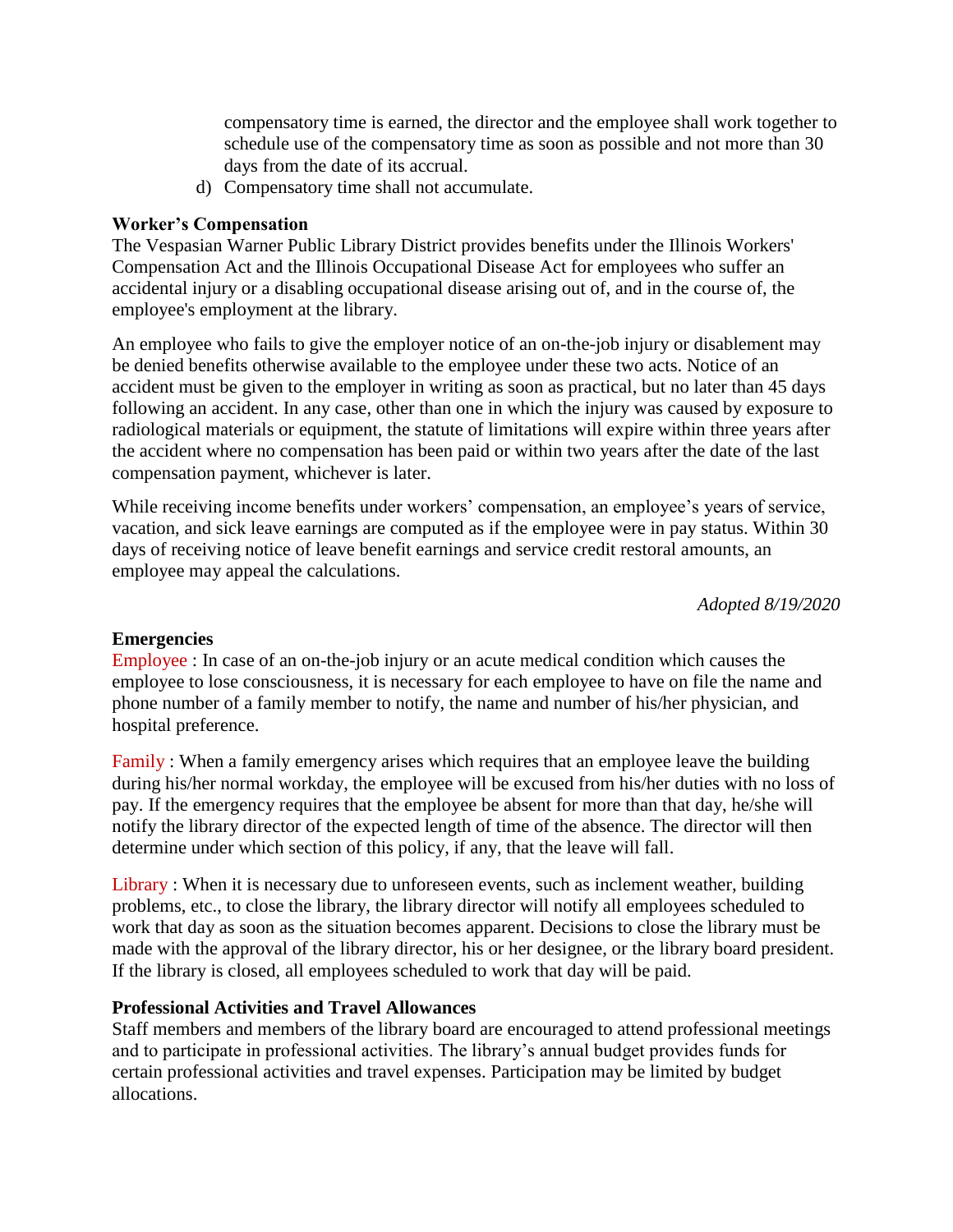Membership Fees : Membership dues in professional organizations will be reimbursed by the library. Staff wishing to join organizations with the cost thereof to be paid by the library should first check with the library director to have such funding approved.

Approval : No travel/activity involving reimbursement of expenses or use of regular work time will be undertaken by any employee without prior approval of the library director.

Reimbursable Expenses : Subject to the availability of funds budgeted each fiscal year, the following expenses related to professional activities and travel on library business will be reimbursed.

Transportation : Library employees will be reimbursed at the current IRS rate when using a private automobile to attend meetings or engage in other library business.

Parking and Tolls : All parking and toll charges incurred while traveling on authorized library business or attending professional meetings will be reimbursed. Employees are asked to obtain receipts when possible.

Registration Fees : Fees required for attendance at library conferences and workshops or other related meetings will be paid in full by the library.

Meals/Rooms : When a conference, meeting, or workshop includes a meal as part of the program, the library will reimburse employees for that expense up to \$35 per diem for rural conferences or meetings and up to \$50 per diem for urban conferences. When engaged in other authorized library activities which do not include a meal as part of the program but, which because of the scheduling of the program or conference, require that an employee eat out, the employee should confirm with the director prior to the meeting whether or not payment for any meals will be reimbursed by the library. Conferences and travel which require meals/overnight lodging will be reimbursed by the library provided that receipts are presented along with a request for reimbursement.

Reimbursement : Payment for reimbursement expenses will be by check in the bill cycle run closest to the time when receipts for expenses incurred were turned in to the library director. Minor reimbursements (under \$20) may be made from petty cash. In order to avoid personal hardship, major expenses involving long-distance travel, etc. may be calculated and paid in advance with the understanding that if the advance exceeds the actual authorized expenses, the employee will refund the excess amount within 30 days of the scheduled return date.

Work Schedules : When an employee attends a meeting on his/her day off, compensation will be as follows:

Full-time employees will receive compensatory time equal to that spent by the employee in traveling and attending the meeting.

Part-time employees will be paid their regular hourly rates for the time (including travel time) that was expended.

### **Personal Benefits**

FICA : The library participates in the Federal Insurance Contributions Act (FICA), also known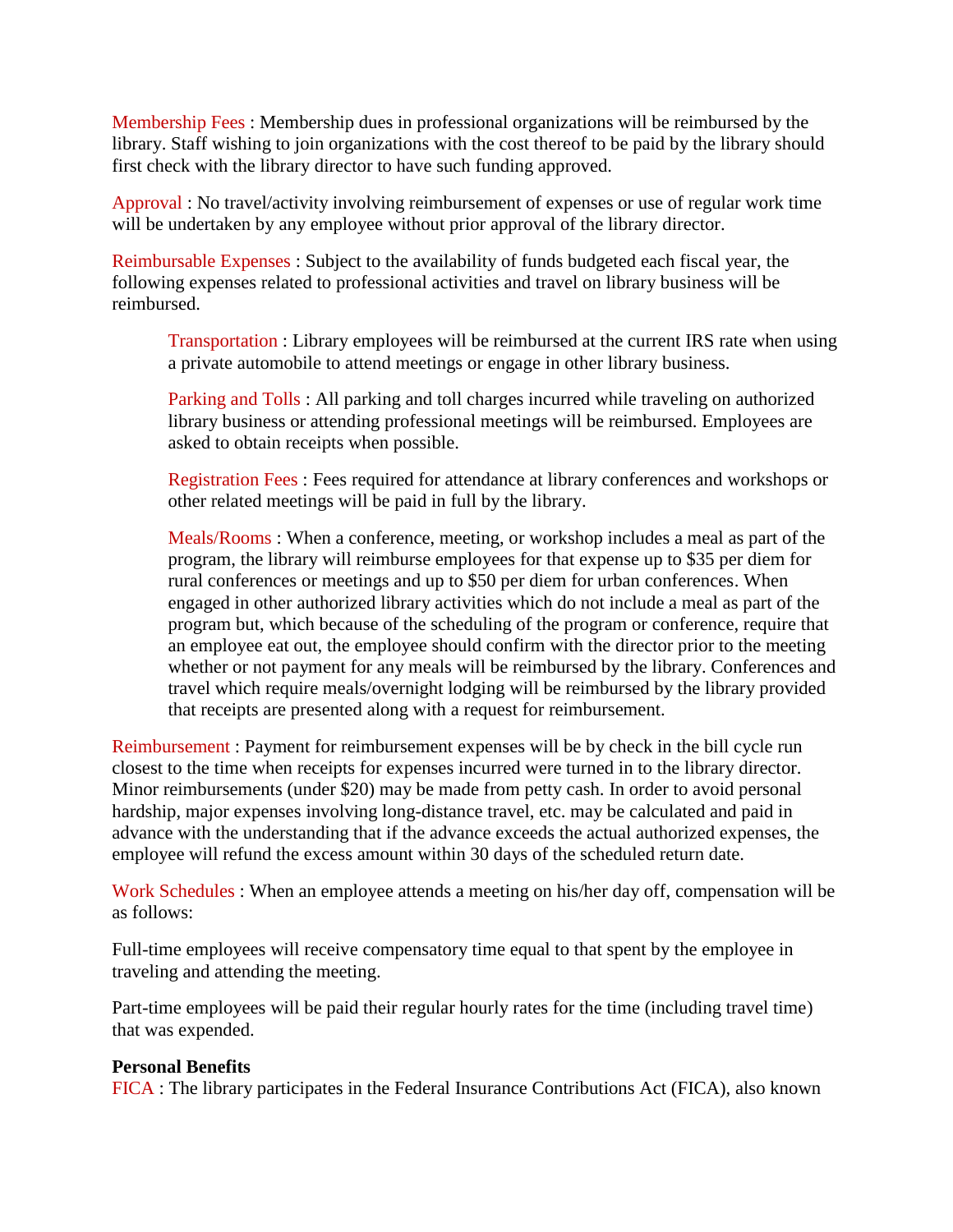as Social Security Insurance. Participation is required of all employees, and payroll deductions are automatically made in accordance with current FICA provisions.

IMRF : The library also participates in IMRF. Coverage is compulsory for employees who are under 70 years of age at the time of employment and who are hired for a position normally requiring performance of duty for 1,000 or more hours per year. Contributions are withheld from each paycheck. Booklets describing the IMRF program are available from the library. IMRF employers that offer health insurance to their active employees must also offer the same insurance to disabled members, retirees, and surviving spouses (215 ILCS 5/367j) at the employee's own expense.

Health Insurance : The library makes available to full-time employees (regularly scheduled to work 30 hours or more per week) a plan which provides health insurance coverage. Premiums for the employee are paid for by the library, and coverage for additional family members is available at the employee's expense. At the time of enrollment, employees will be provided with information about the policy, as well as costs.

COBRA : An employee who leaves the employment of the VWPLD and wishes to continue his/her health insurance coverage may do so upon request at his or her own expense, in accordance with current COBRA legislation. Individual circumstances concerning the termination of employment under the COBRA law determine the length of time that the former employee will be allowed to continue this coverage.

### **Retirement**

Retirement : In accordance with the Age Discrimination in Employment Act as amended on January 1, 1987, the VWPLD has no mandatory retirement age.

# IMRF Retirement

Tier 1 Regular Plan:

a) must have at least eight years of service credit (can include reciprocal retirement system credit)

b) cannot be working in any position which qualifies for IMRF participation

c) must be at least 55

\*\*Although you can retire as early as age 55, age 60 is full retirement age.

Tier 2 Regular Plan:

a) must have at least ten years of service credit (can include reciprocal retirement system credit)

b) cannot be working in any position which qualifies for IMRF participation

c) must be at least 62

\*\*Although you can retire as early as age 62, age 67 is full retirement age.

# **Complaints, Resignations and Dismissals**

Employee Complaints and Grievances : All staff members are assured a fair hearing of their individual work-related grievances and concerns. When a problem arises, the employee should state his/her concerns in writing and submit them to his/her supervisor who will attempt to resolve the concern and respond in writing. If this should fail, or if the employee still feels that the problem has not been thoroughly and/or fairly considered, the employee may appeal in